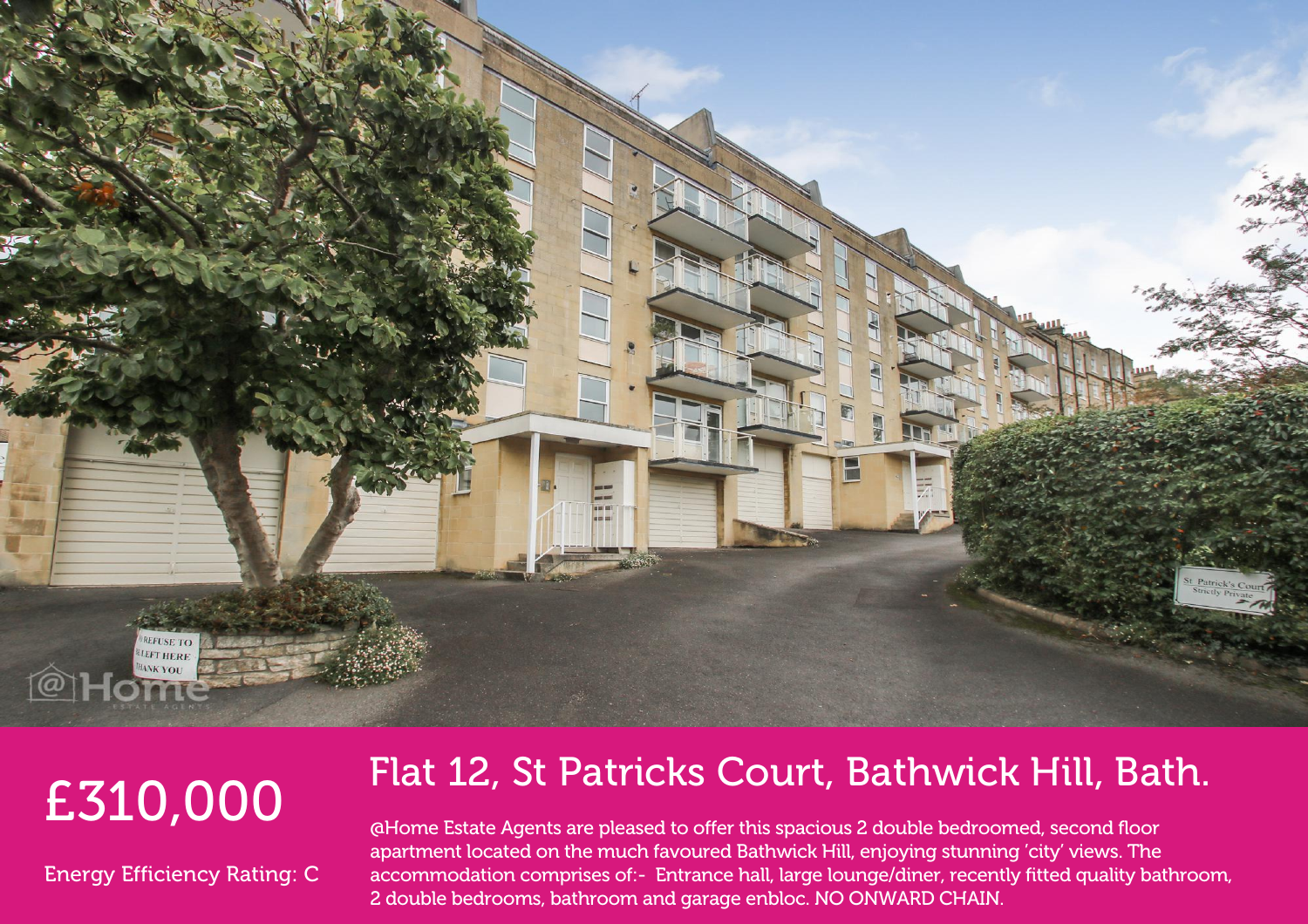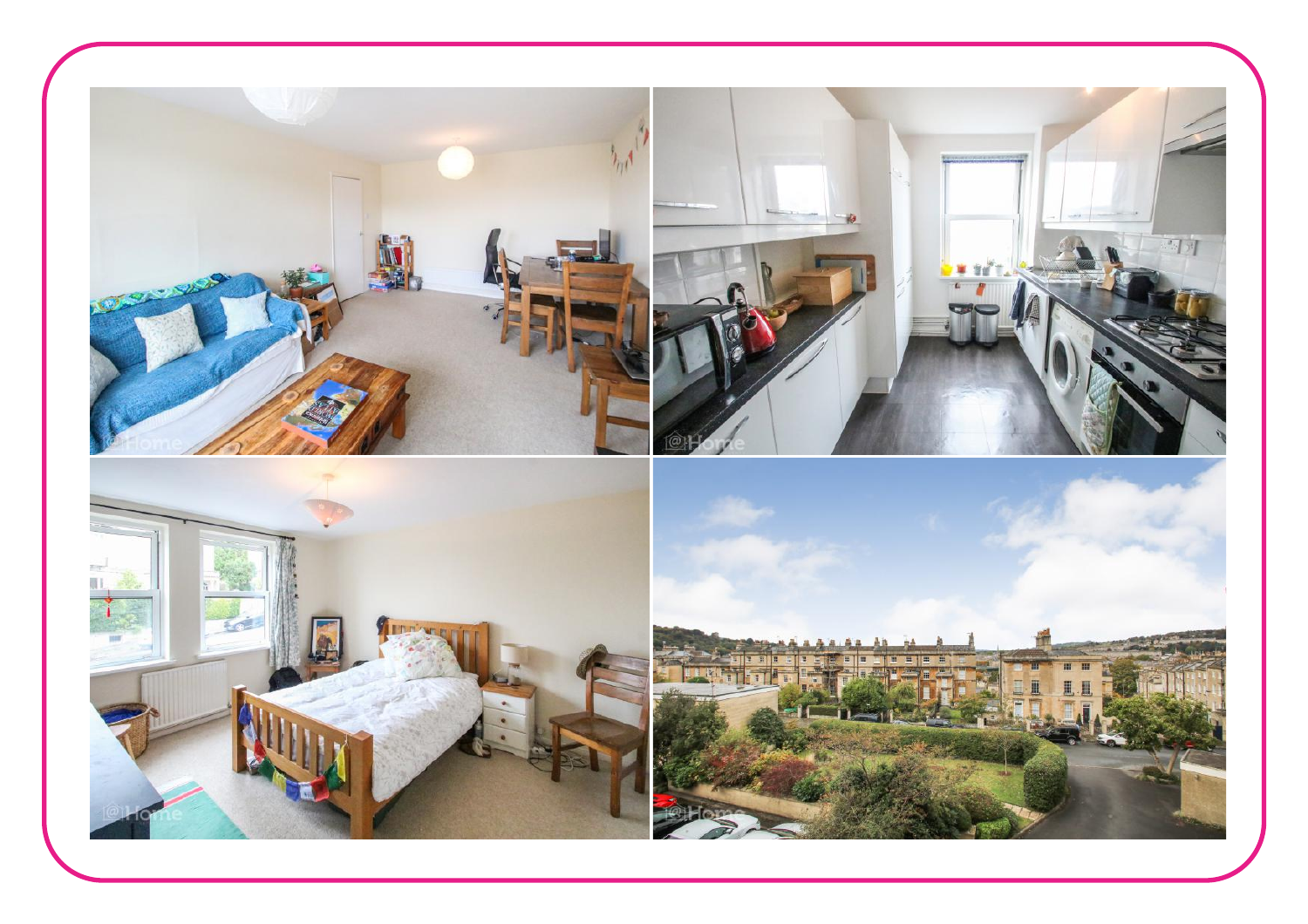@Home Estate Agents are pleased to offer this spacious 2 doublebedroomed second floor apartment located on the much favoured Bathwick Hill. The spacious accommodation comprises of:- Entrance hall, large lounge/diner with balcony, recently fitted quality kitchen, 2 double bedrooms, bathroom, visitors parking and garage enbloc. The benefits include gas central heating, sash double glazed windows, stunning city views, and communal gardens. There is easy access to local shopping facilities, shops and restaurants within the city, the Kennet & Avon canal and is offered with no onward chain. An early inspection is essential.

Communal Entrance Hall Entered via entry system. Stairs to front door.

#### Inner Hall

Entry phone. Radiator. Storage cupboard. Doors to:-

#### Lounge/Diner: 5.61m x 3.55m

Spacious room with double glazed sash windows. Double glazed door gaining access to balcony with far reaching 'city' views. 2 x Radiators. TV Point.

#### Kitchen: 3.10m x 2.38m

Modern fitted high gloss white kitchen with single drainer stainless steel sink unit with swan neck mixer tap. Full range of base level and wall units. Fitted work surfaces. Fitted oven, hob and extractor fan. Space for

washing machine. Integrated dishwasher. Cupboard housing Worcester gas combi boiler. Integrated fridge freezer. Radiator. Tiled splashbacks. City views.

#### Bedroom: 4.03m x 3.56m

Full range of fitted wardrobes with top boxes. Radiator. 2 x double glazed sash windows.

#### Bedroom: 3.59m x 3.10m

Fitted wardrobes with top boxes. Double glazed sash window.

#### Bathroom

White suite of panelled bath. Pedestal wash hand basin and low flush WC. Extractor fan. Tiled splashbacks. Shaver socket. Radiator.

#### Garage/Parking

Communal visitors parking area and access to garage enbloc with metal up and over door.

#### Gardens

Communal gardens to the rear. There is a designated bin and storage area for each flat situated on the ground floor.

For further details or to arrange an internal inspection, please contact us on 01225 463006 or email us on sales@ahea.co.uk

### www.ahea.co.uk